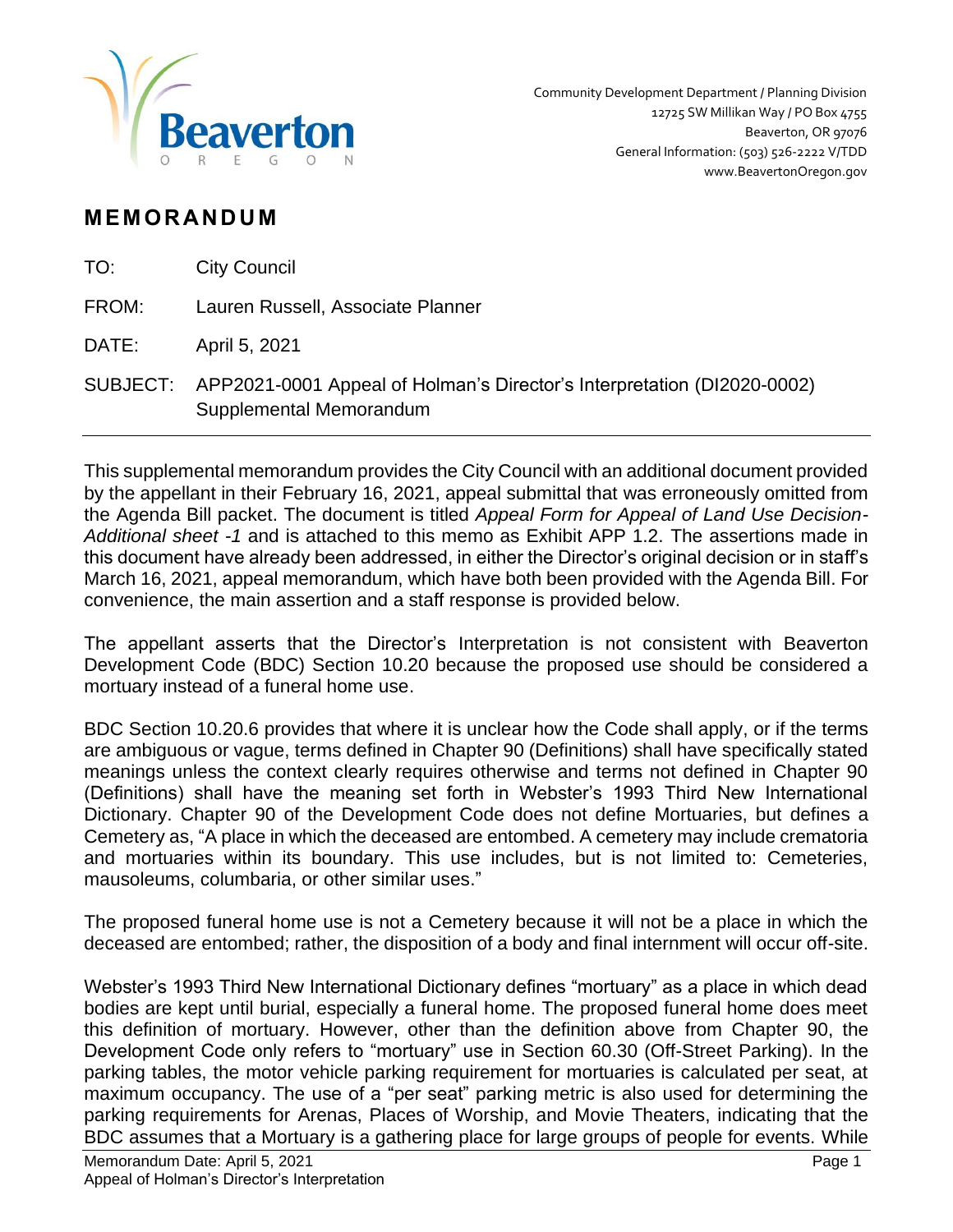the proposed funeral home use meets the dictionary definition of mortuary, it does not match the Development Code's use of the term mortuary because the proposed funeral home will not host any on-site religious services or gatherings and thus there will be no seats by which to calculate the motor vehicle parking requirement.

Webster's 1993 Third New International Dictionary defines "funeral home" as an establishment with facilities for the preparation of the dead for burial or cremation, for the viewing of the body, and for funerals. In general, the proposed funeral home use meets this dictionary definition because it would be an establishment with facilities for the preparation of the dead for burial; however, there would be no retorts for on-site cremation and it would not host any religious services or gatherings related to viewing of the body or a funeral service.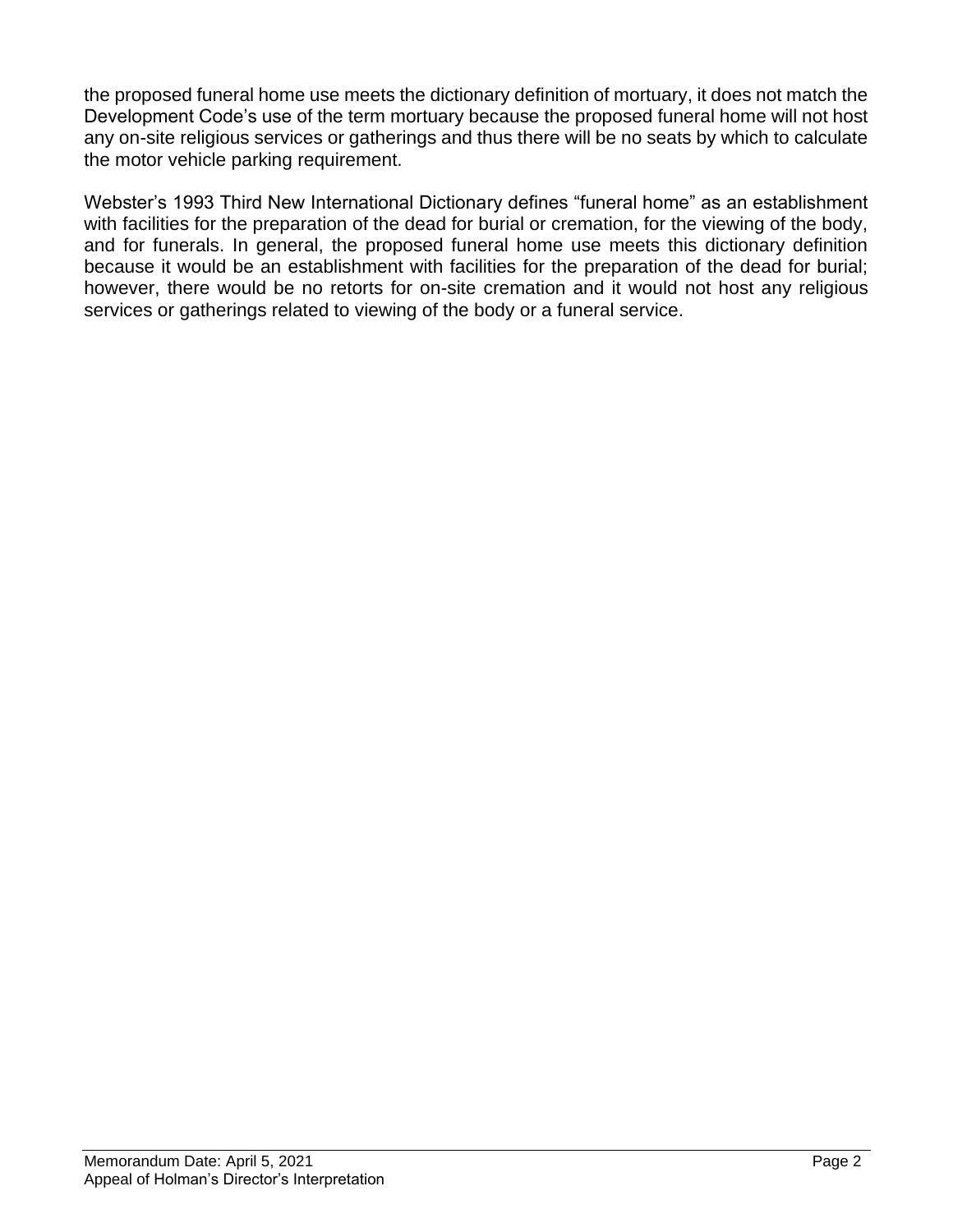# **EXHIBITS:**

### Exhibit APP 1 – Appellant Materials:

APP 1.2 Additional Appeal Submittal Document from Susan Corbett, received February 16, 2021

#### Exhibit APP 2 - Applicant Materials:

No additional applicant materials received to date.

#### Exhibit APP 3 – Public Comment:

No additional public comments received to date.

#### Exhibit APP 4 – Agency Comment:

No additional agency comment received to date.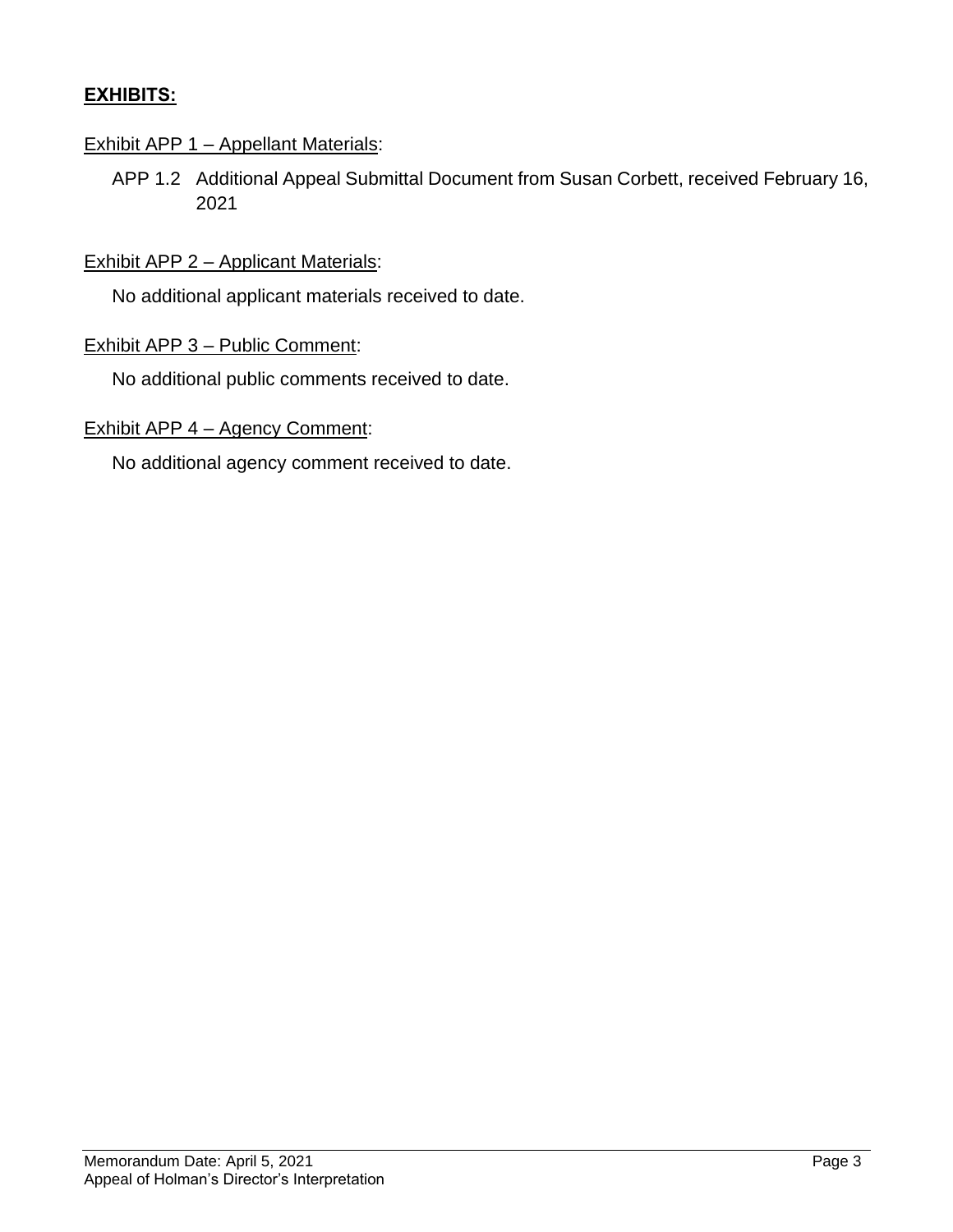Appeal Form for Appeal of Land Use Decision- Additional sheet -1

# **\*Appeal of D12020-0002 (Holman's Director's Interpretation)**

Additional sheet necessary for:

Specific reasons why a finding/conditions is in error as a matter of fact, law or both:

The director interprets a funeral home that receives and stores bodies as a "professional service" use. But the BDC Chapter 90 defines "professional service" use as "uses engaged in providing service to the general public: such as small dental and medical offices, real estate, insurance, administrative facilities, personal care, business, professional/ and similar series." This definition does not include mortuaries. BDC Section 10.20.4 states "proposals for uses where the code is silent or where rules of the code do not provide a basis for concluding that the use is allowed, are prohibited." The director's Interpretation for a funeral home use as a Service Business / Professional Services use is incorrect because this funeral home will receive and store bodies, which is the defined use of a mortuary. This fact of receiving, storing and embalming bodies has been confirmed in writing several times in the director's Memorandum. Therefore, the funeral home will have a mortuary on-site. The Director has carefully omitted the word "mortuary" from the memorandum in all FINDINGS.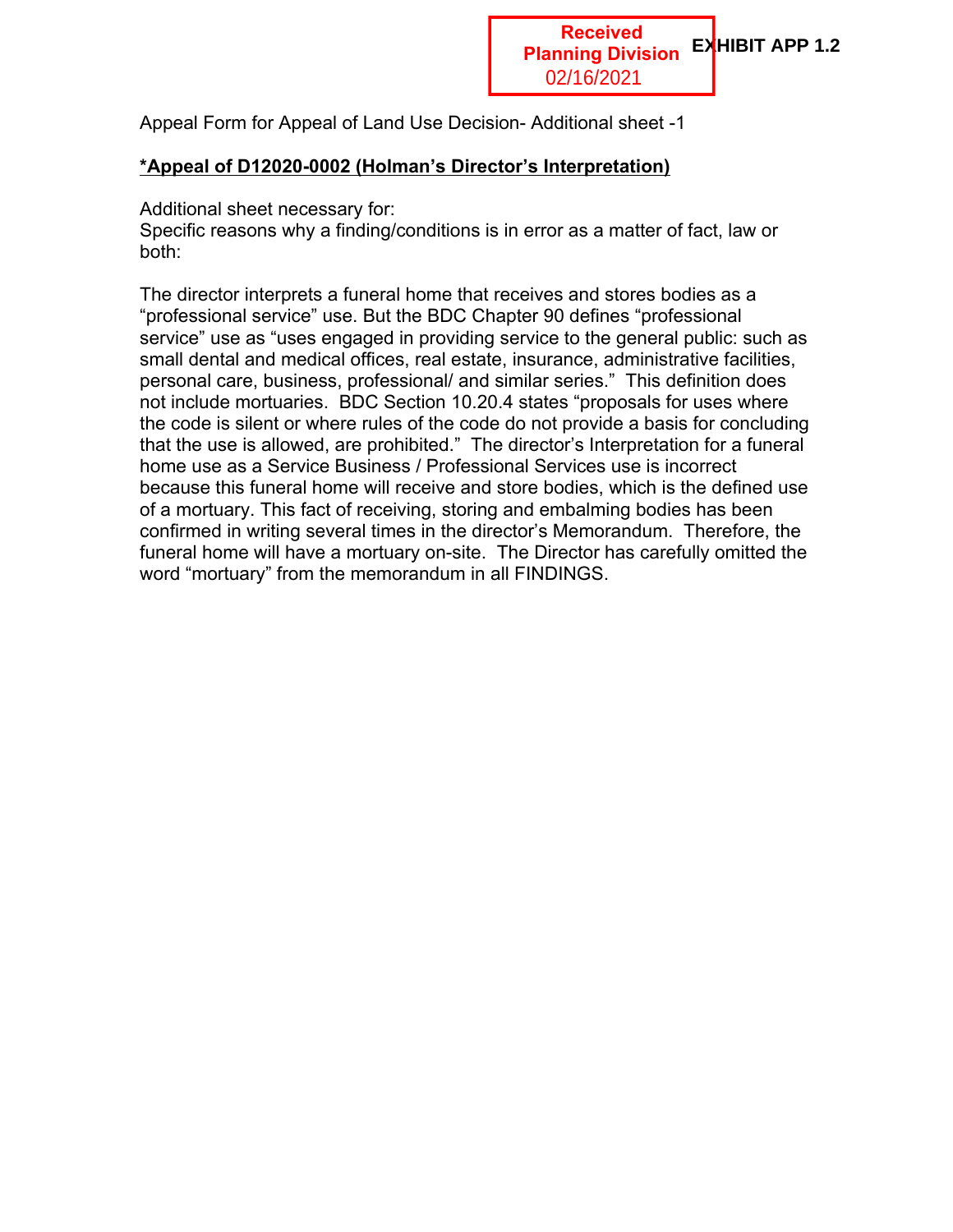February 15, 2021

# APPEAL OF D12020-0002 - Exhibit -1 ANALYSIS AND FINDINGS FOR DIRECTOR'S INTERPRETATION APPROVAL

**Planning Division** 02/16/2021

Appellant: SUSAN CORBETT,

503-476-4903 PO Box 25154 Portland, OR 97298

The appellant did not receive any of the case files until after the director sent the approval. Had we known the history of this project, we would have written a different initial letter. This put us at a disadvantage.

In the SUMMARY of the NOTICE OF DECISION DIRECTOR'S INTERPRETATION. SR-1.

The applicant Holman's Funeral & Cremation Service has applied for a Director's Interpretation of the Development Code in writing. The applicant requests that their proposed "funeral home" use be classified as a Service Business / Professional Services use.

The appellant believes that the funeral home by itself could be considered a Service Business/ Professional Service use, but that a funeral home that receives and stores bodies requires an accessory use of that of a mortuary, and that use is not compatible with the definition of a Service/ Professional use. The word mortuary is not used in the application summary, but a mortuary will be part of the actual land use. The code is silent on the definition of a mortuary in: CHAPTER 90: DEFINITIONS

#### Therefore:

In CHAPTER 10 General Provisions:

10.20.4. [ORD 4224; August 2002] Proposals for uses where the code is silent or where the rules of the Code do not provide a basis for concluding that the use is allowed are prohibited.

10.20.5. [ORD 4224; August 2002] Uses of land not expressly allowed or not incidental to a Permitted or Conditional Use are Prohibited. [ORD 4498; January 2009]

#### Comment 2.

#### In Analysis and Findings for Director's Interpretation Approval, Section 40.25.15.1.C.Approval Criteria.

3. That the interpretation is consistent with the City's Comprehensive Plan and other provisions within the Development Code.

In FINDING:

The director states again that the use will be that of a funeral home, with two dwellings on site. "Bodies may be transported to the funeral home outside business hours". This statement confirms the use of a mortuary. "The proposed funeral home provides on-site embalming.... again confirming the use of a mortuary.." No mention of the word mortuary is used in this finding. However, the necessity of the use of a mortuary has been confirmed. A mortuary as defined in Webster's Third Dictionary is "A place where bodies are kept until burial" Bodies are transported to the professional business and stored in a refrigerated storage unit called a mortuary. If Holman's received a body in the early evening after normal business hours, on a hot summer night, and the body was lying on a table for 10 hours until the office opened at 9:00 am, that would be very problematic. So, again, by necessity, a mortuary will be used and located in the garage.

APPEAL OF D12020-0002 PG.1.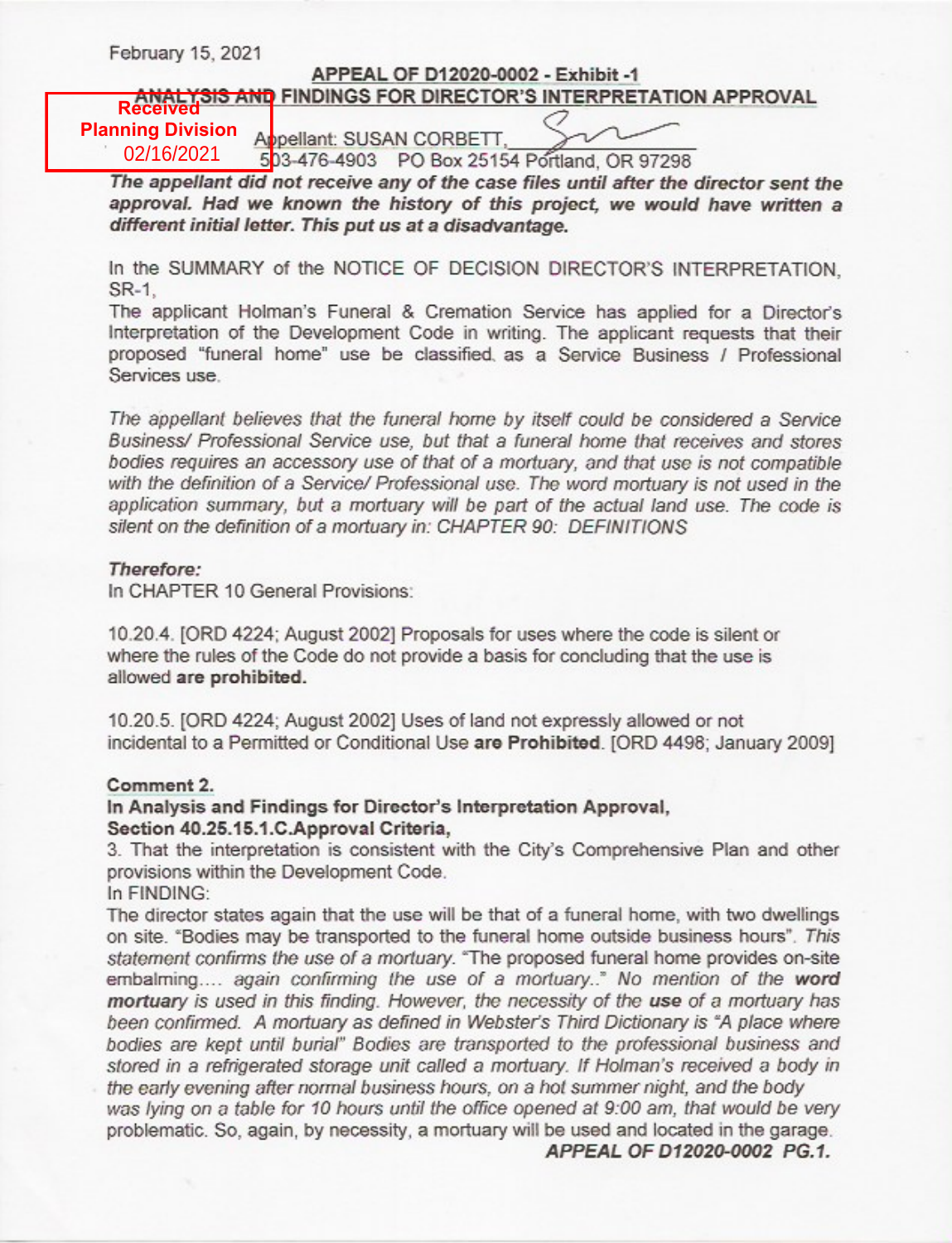*Because mortuaries are not permitted in GC zones, the interpretation of allowing a funeral home and mortuary in a General Commercial zone is not consistent with the City's Comprehensive Plan and other provisions within the Development Code, and does not meet the interpreted use definition of Service Business/Professional Services cited in the Holman's Director's Interpretation.* 

*The majority* of *Service Business or Professional Services located in a GC zone such as a dental or accountant office use normal business hours*.

*When a business always operates outside of normal business hours, it is dissimilar to the majority of Service or Professional businesses, and should not be defined as such.*

*The appellant believes a funeral home/mortuary that stays open 24/7 use cannot be defined as a Service Business / Professional Services use and therefore is not consistent with the City's Comprehensive Plan and other provisions within the Development Code.*

#### **In GOAL 3.7.4 Neighborhood Center: Provide opportunities for small scale commercial development that serves adjacent neighborhoods. D1-2**

Policy 3.7.4.C States that development standards should be used to address potential issues related to compatibility of neighborhood commercial uses with adjacent housing, including noise, access and parking. The director states that no on site crematorium is proposed **as part of the funeral home**. *Why does the director mention a crematorium?*

*Transporting bodies to this site at all hours of the day and night, are not compatible with the adjacent use, residential housing, R-5 zone. Twenty four hour, seven day a week noise and activity such as truck headlights, reverse beeping, doors slamming, mechanical overhead doors, forklifts, area lights, commercial refrigeration compressors and back up generators are not compatible with Neighborhood Goal 3.7.4 and do not provide a small scale commercial development that serves adjacent neighborhoods.*

*When a business always operates outside of normal business hours, it is dissimilar to the majority of Service or Professional businesses, which do not operate after normal business hours, and should not be defined as such. For that reason this funeral home / mortuary is not the same as a Service business/ Professional Service, and is the cause of potential issues related to compatibility of neighborhood commercial uses with adjacent housing, including noise, access and parking.*

*One might walk their child to the local dentist to have teeth cleaned twice a year, but you wouldn't walk your child to the local funeral home/mortuary to have someone embalmed on a regular basis. Neighbors to funeral homes do not necessarily use neighborhood funeral homes. Funeral homes are chosen for other reasons such as faith-based traditions, cost, word of mouth, and family history of use.*

*Mortuaries use industrial chemicals to embalm bodies. This use should be in an industrial zone, not a neighborhood zone. What happens to the toxic waste?*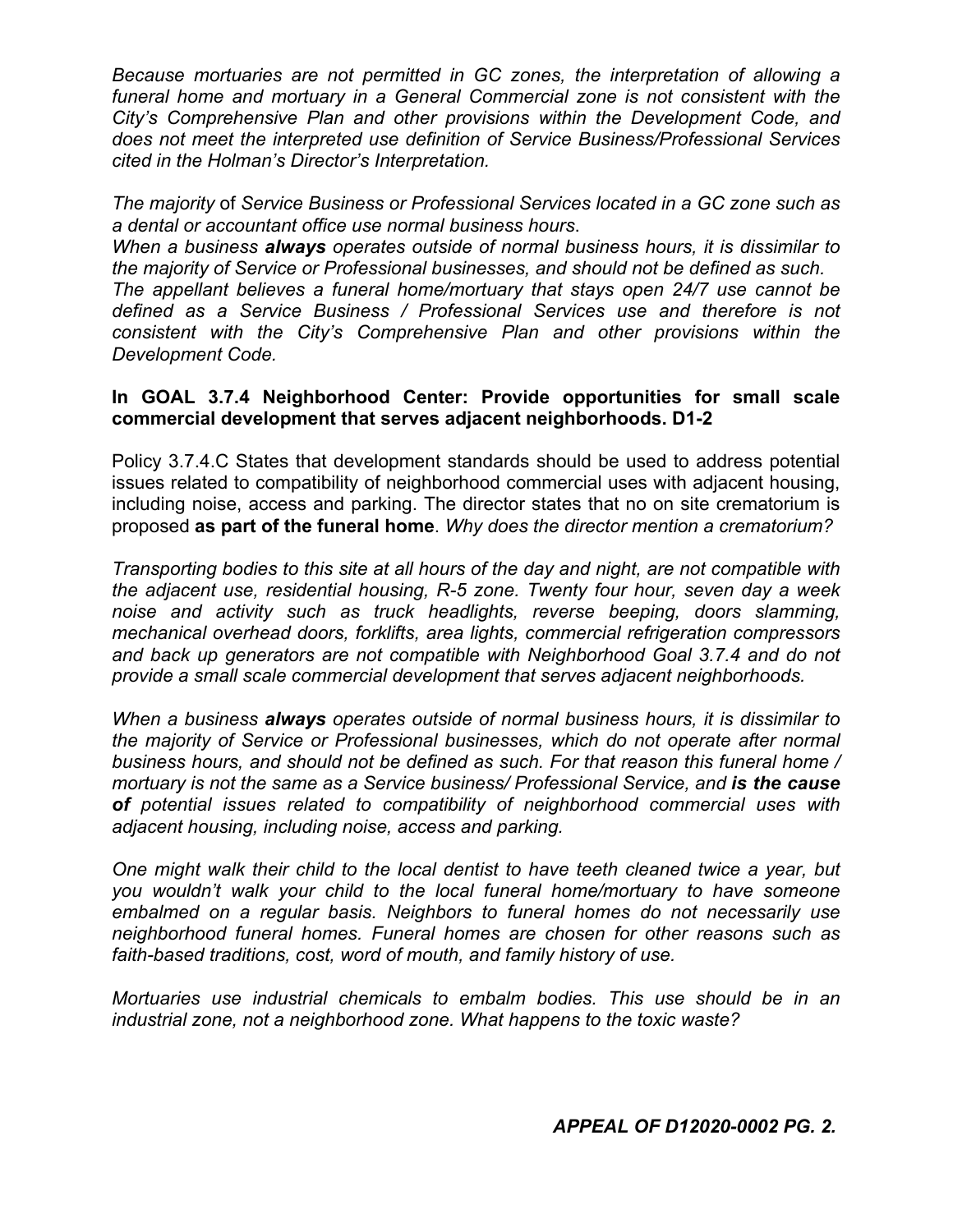### In **Goal 3.7.4.**

*The director states towards the end the first paragraph D1-2, "No on-site crematorium is* proposed **as part of the funeral home** use so off site crematoria will be used…"

*Why is a crematorium mentioned in an approval for a professional/service use and in a Neighborhood Center Goal that provides opportunities for small scale commercial development? This is the first use of the word crematorium.* 

*The applicant does not mention the use of a crematorium in the application for interpretation in the SUMMARY page SR-1.*

*The appellant believes that a crematorium will be a new use after the funeral home new definition of use, has been approved. The first must be approved for subsequent uses to follow.*

#### **Section 40.25.05. Purpose.**

The purpose of the director's Interpretation is to address **new uses** which may come into existence over time that are not addressed specifically in the code or some of the terms or phrases within the code which may require **further interpretation.**

On the front page of the MEMORANDUM, the director states that**:**

The appeal shall include the following - Bullet point number 3: **"**Reference to the **written evidence provided by the decision making authority** by the appellant that is contrary to the decision."

*Since the director has used the word crematorium several times, we will use that as written evidence of information about this Interpretation, that was written by the decision making authority. Therefore, if the word was written in the Director's Interpretation we may speak to it even though the director has stated that a crematorium is not a part of this use Interpretation. It could be part of a future application to the Planning Department, because it was in every previous application, and was removed in order to be approved as a General Commercial use. There was never written evidence that the applicant or the staff has rescinded the intention of having a future crematorium*

#### *Previous Applications Cited:*

**1. The applicant's Request for Planning Director Interpretation, May 25, 2020,** states: "Holman's Funeral and Cremation Service propose a mortuary at this site that would include a crematorium. The General Commercial Zone permits a mortuary. The code is silent regarding a crematorium in a commercial zone."

*This history is relevant to the final decision made by the director because it shows the progression of thought process that occurred, and it brings to light the true intended land use of the applicant, that of a funeral home, which needs to be defined as a service/professional service business in order to be approved. After the funeral home use is approved, a crematorium, will be proposed which is not an allowed use in a GC zone and will require a huge amount of code manipulation to be approved.*

#### 2. **The applicant's Pre-Application Project Description of July 8, 2020** states:

"Funeral home with cremation unit to be installed in proposed garage addition. *This history is relevant to the final decision made by the director because it shows the progression of thought process that occurred, and it brings to light the true intended land use of the applicant.*

*APPEAL OF D12020-0002 PG 3.*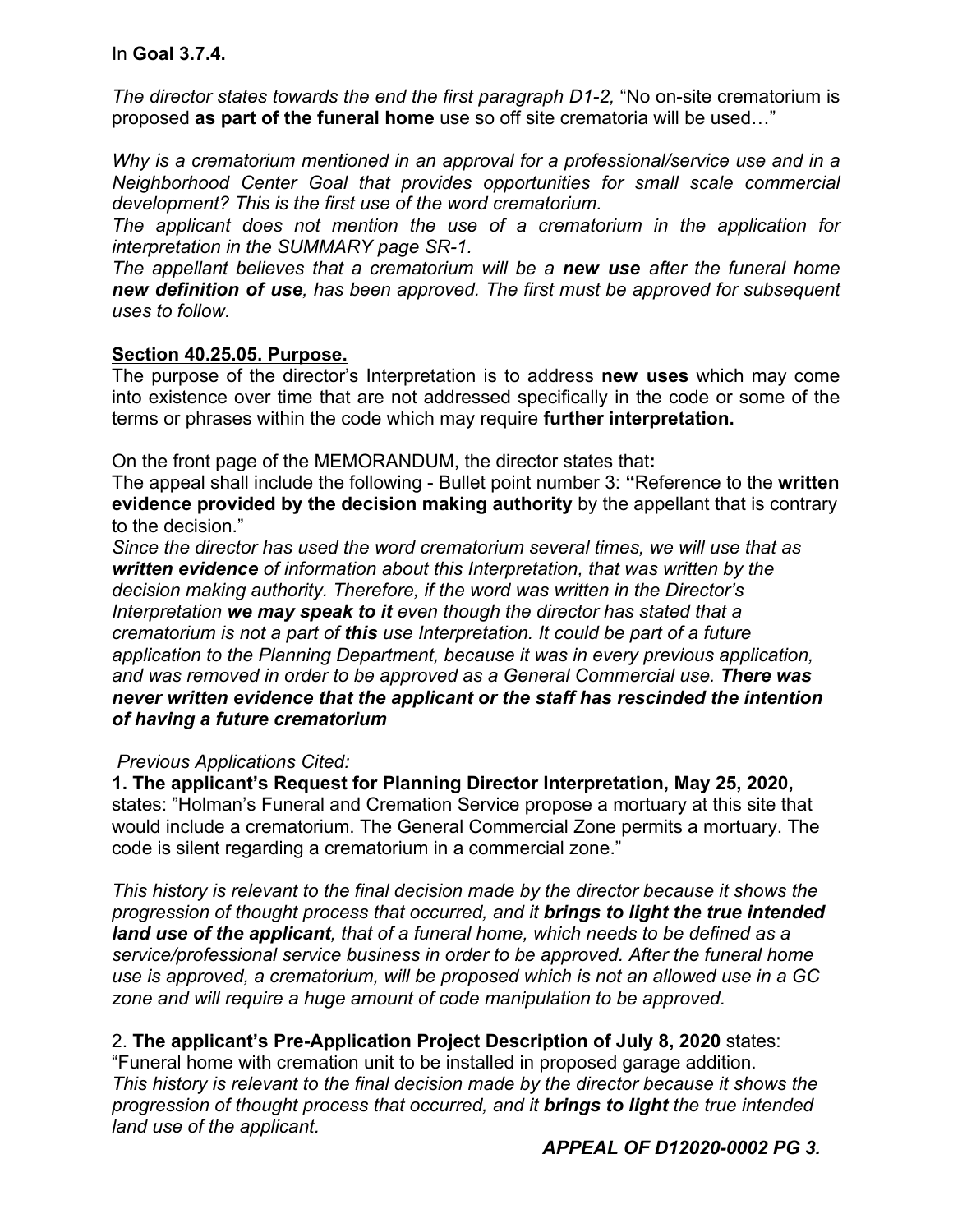### **3. The General Notes section of the Pre-App meeting** states**:**

"The applicant was very clear in stating that the proposed business model at this location will not include any rituals or events that are associated with processions but rather would more closely align with a service business of **holding, processing, and cremating deceased bodies."**

*This history is relevant to the final decision made by the director because it shows the progression of thought process that occurred, and it brings to light the true intended land use of the applicant.*

*All preliminary applications request a funeral home, mortuary and crematorium in a General Commercial Zone. However, the final request was for only a funeral home use, in order for Holman's Funeral & Cremation Service to be considered a Service Business / Professional Services use to meet requirements for a GC zone. The idea to change the use definition/classification in order to gain approval was given to the applicant by city planning staff. There was never written evidence that the applicant or the staff has rescinded the intention of having a future crematorium. Therefore, we believe they all still intend to have a crematorium.*

*The appellant believes that despite the approval of a funeral home only, there will also be a mortuary, as an accessory use, on site to store bodies in refrigeration. To say that this application is for a funeral home only, is not a correct statement. To say that a mortuary is a Service Business/ Professional Services use, that is like an accountant or dentist is also not a correct statement.*

*The word mortuary was not used in the SUMMARY, because a mortuary is not a Service Business/ Professional Services use. A mortuary will be on site, though. If the applicant purposefully leaves out the use of a mortuary, then what other uses have they decided to leave out? What are the true intended uses for the business that will occur on this site in this GC zone?.*

#### **Section 40.225.05. Purpose**

*The appellant believes that the new use that will come into existence over time will be that of a crematorium, which is not a service/ professional use and is not permitted in a GC zone.*

*The request for a crematorium will need extensive code manipulation*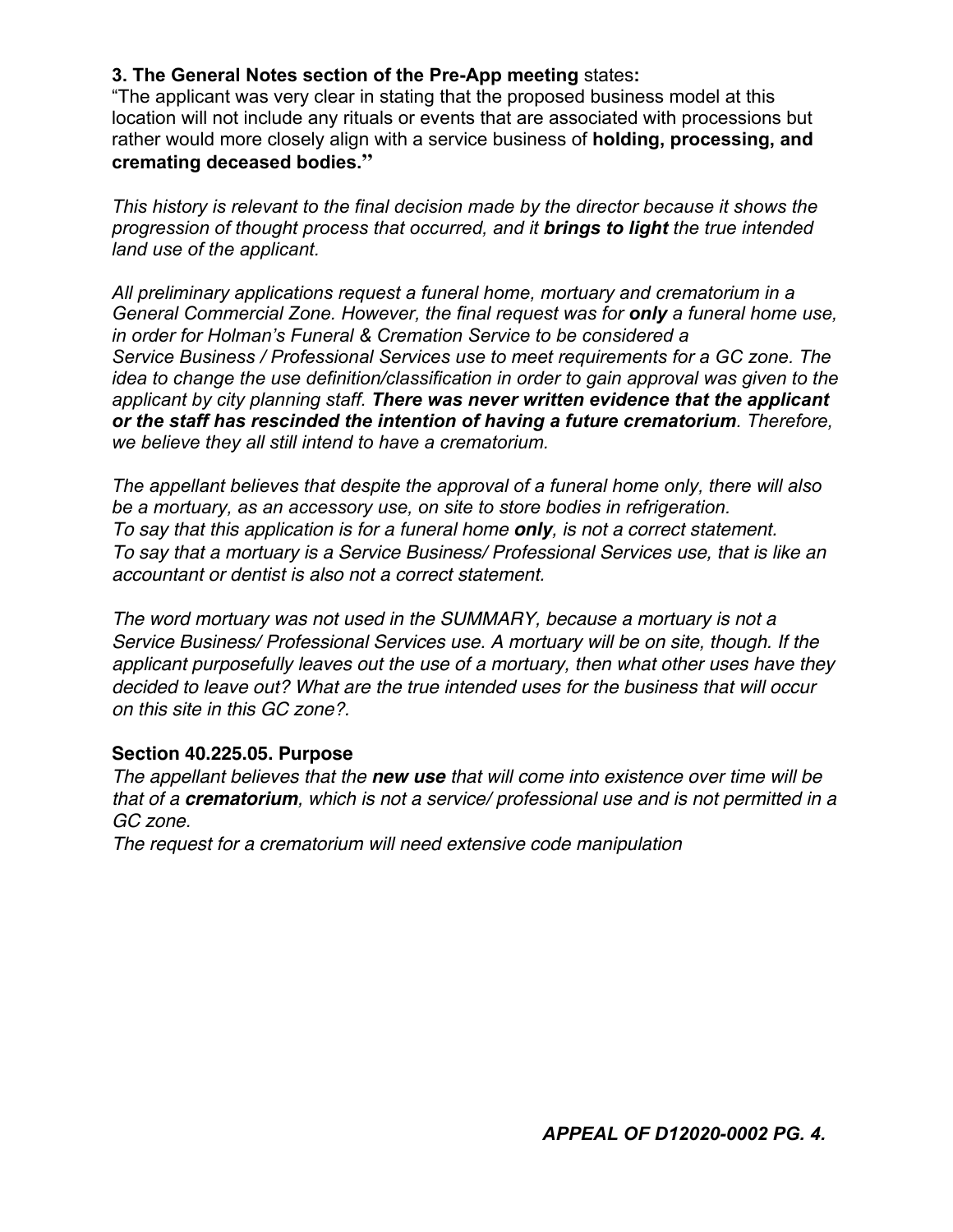*The following is from the APPLICATION FEES list in the Pre-Application notes of PA2020-0032 Holman's Funeral & Cremation Service pg. 5, that describes the many code manipulations required to get this project approved through the Planning Department ONLY:*

**New Conditional Use Design Review Two Director's Interpretation Legal Lot Determination Replat Two Final Land Division Quasi-Judicial Zoning Map Amendment-** *Why is it Quasi? What does that mean?* **Quasi-Judicial Comprehensive Plan Amendment Possible Text Amendment Possible Design Review Three Possible Major Adjustment – Minimum Parking Possible Shared Parking Determination**

*All of these requirements are shown to let everyone know how complex this project is. Ultimately, this site is not compatible with the proposed uses, and that is proven by the complexity of the land use application process that will be required to approve a use that is not allowed in a GC ZONE, and by the staff notes.*

*In the Pre Application notes, KEY ISSUES Considerations 1. Land Use Applications, Staff writes:*

In the Pre-Application Conference Notes KEY ISSUES, 4, Continued Coordination with Staff, staff writes: **Given the complexity of this project as it relates to the Development Code, continued coordination with staff will be critical for project success.** *When a small commercial project has this many conflicts with the code, it must not be consistent with the intentions of the City's Comprehensive Plan or other provisions within the Development Code.*

*In the Pre-Application Conference Notes KEY ISSUES CONSIDERATIONS* PA2020- 0032 Holman's Funeral and Cremation Service page 8*, Staff writes the following:*

**"1. Land Use Applications.** The applicant has already submitted a **Director's Interpretation** application. The original request was for the Director to determine that a crematorium is an allowed accessory use for a mortuary. In the original submittal, the applicant suggested that a "mortuary" is a "professional service" use but BDC Chapter 90 defines "professional service" as "uses engaged in providing services to the general public: such as small dental and medical offices, real estate, insurance, administrative facilities, personal care, business: professional, and similar services." This definition does not include "mortuaries." BDC Section 10.20.4 states that "proposals for uses where the code is silent or where the rules of the Code do not provide a basis for concluding that the use is allowed are prohibited," and BDC Section 10.20.5 states that "uses of land not expressly allowed or not incidental to a Permitted or Conditional Use are Prohibited." **Therefore because "mortuary" does not necessarily full under the "professional service" definition**, the applicant must provide evidence to establish that a mortuary would be a professional service use instead of any other use category in the code or a use that is not intended to be allowed.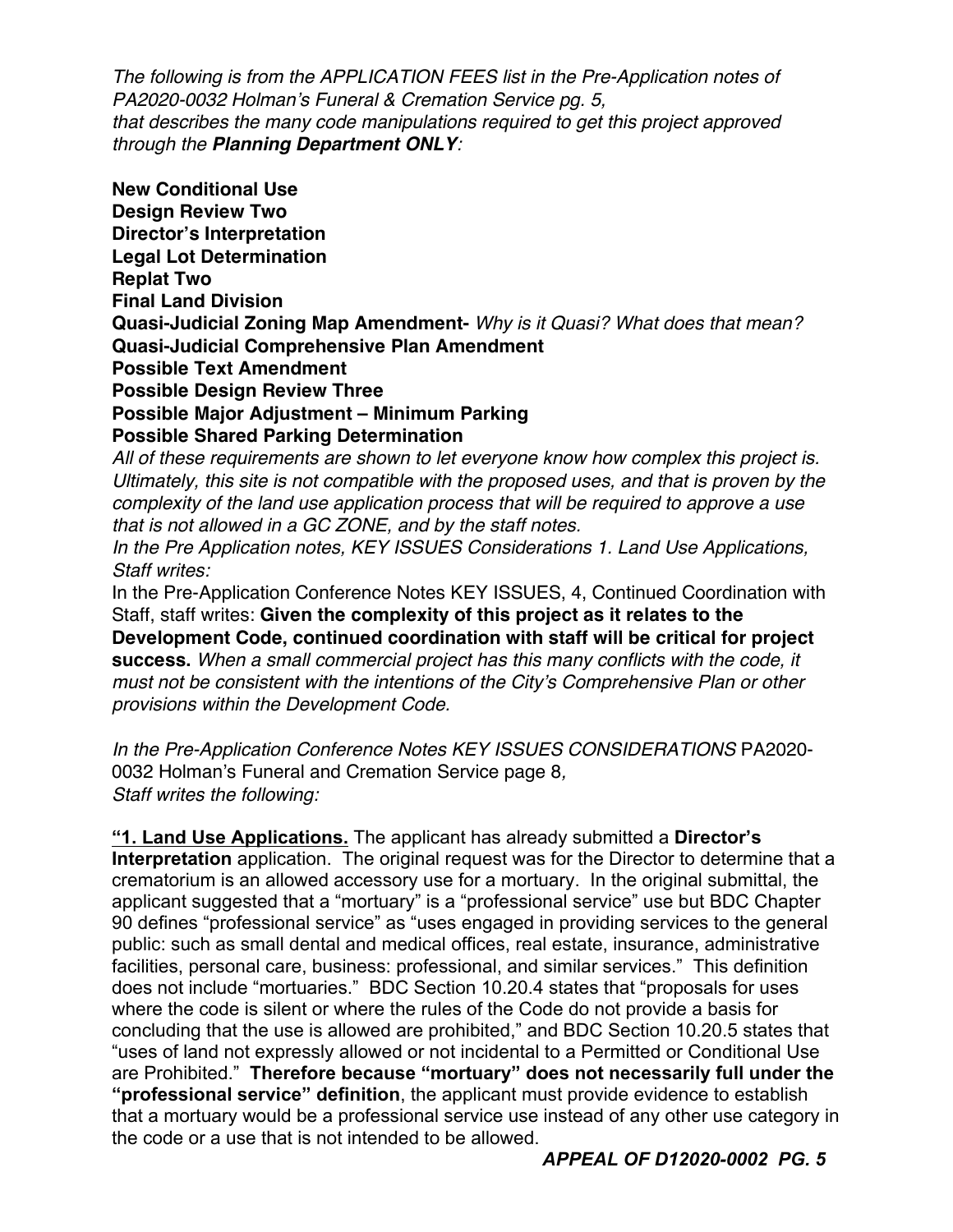Staff recommends that the applicant **revise the request as follows: for the Director to interpret that a "funeral service/funeral home" business is a "professional service/service business" use based on the definition in BDC Chapter 90."**

### **In Goal 8.4.1: Create and protect a healthy acoustical environment within the City**.

*Transporting bodies to this site at all hours of the day and night, are not compatible with the adjacent use, R-5. Truck headlights, reverse beeping, doors slamming, mechanical overhead doors, forklifts, area lights, commercial refrigeration compressors and back up generators are not compatible with Neighborhood goal 8.4.1. Holman's Funeral and Cremation Services will be open twenty- four hours a day, seven days a week. These hours of operation are dissimilar to a normal service/professional business and should not be defined as such. This use will have a detrimental impact on the bordering neighborhood R-5 zone, which shares a property line to the site in question.*

# **Section 10.20 Interpretation and Application of Code Language**

10.20.6 States that terms that are unclear, ambiguous or vague, use definitions in CHAPTER 90 In that chapter, the terms mortuary and crematorium are defined in accessory to a cemetery.

*Although a funeral home/ mortuary is not a cemetery, a mortuary is defined in conjunction with and as an accessory to a cemetery, which is not an allowed use in a GC zone as shown in 20.10.20 Land Uses Table Civic. 20. cemetery -Not Permitted in GC zone*

In the fourth paragraph page D1-4, the director states

"that a mortuary is defined as a place in which dead bodies are kept until burial especially a funeral home. The proposed funeral home does not meet this definition of mortuary."

*The appellant believes that bodies will be kept at this site until being embalmed buried or cremated. Where else will they be kept when they are received at all hours of the day and night?* Pg. D1-4, The director states that "the Development Code only refers to mortuary uses in Section 60.30. (Off Street Parking) and gives the various code references to parking in relation to a commercial uses and mentions that mortuaries are listed in Table 60.30.10.5 B. Then says, "**While the proposed funeral home use meets the dictionary definition of mortuary,** it does not match the Development Code use of the term."

*The director interprets the parking table as a part of the definition for mortuary. That is sort of like the tail wagging the dog. If a term is not defined in CHAPTER 90 of the Code, Then the code says to use Webster's 1993 Third New International Dictionary. The code does not say to use parking tables for definitions.*

In **DEFINITIONS CHAPTER 90**, Mortuary is not defined. The code is silent on the term mortuary.

# **Therefore,**

# In **CHAPTER 10 General Provisions**:

10.20.4. [ORD 4224; August 2002] Proposals for uses where the code is silent or where the rules of the Code do not provide a basis for concluding that the use is allowed **are prohibited.** *APPEAL OF D12020-0002 PG. 6*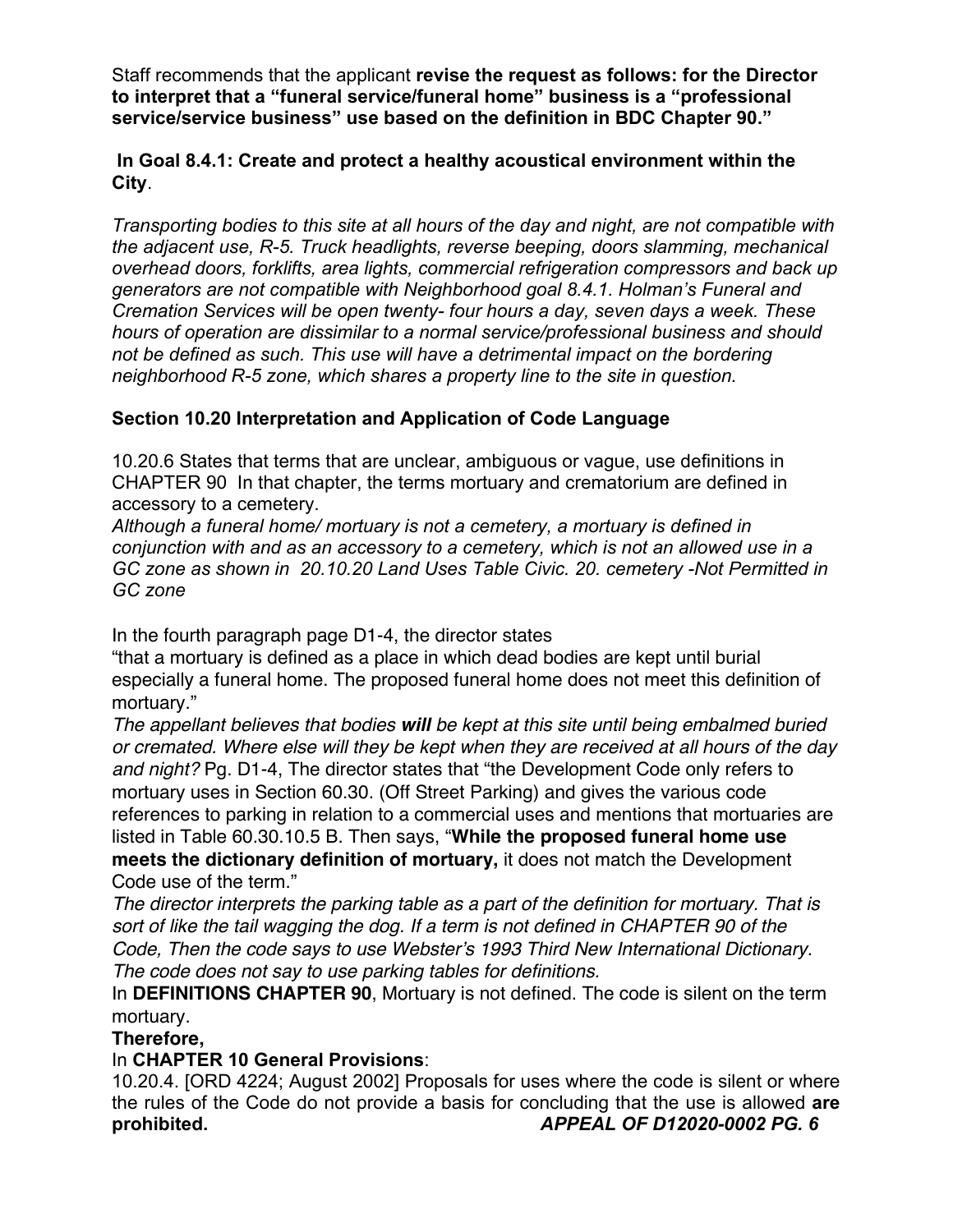10.20.5. [ORD 4224; August 2002] Uses of land not expressly allowed or not incidental to a Permitted or Conditional Use **are Prohibited**. [ORD 4498; January 2009] *Section 40.25.05. Purpose*

*The appellant believes that the new use that will come into existence over time will be that of a crematorium, which is not a service/ professional use and is not permitted in a GC zone. The reason that we believe the true intended and eventual use will include the use of a crematorium, is because the director has mentioned the word crematorium several times when the applicant's interpretation was for only a funeral home to be defined as a service/professional use.* 

*In the third paragraph page D1-4, the director gives the Dictionary definition of a crematorium: "that a crematorium is a furnace for cremating bodies of the dead or a building containing such a furnace. The furnace is called a retort and if no retorts are proposed, the use will not be a crematorium." However, there is a new technology for disposing of bodies called Aqua Cremation, which does not use a retort. This process uses a sealed vessel filled with water and solvents and heated so that the flesh is dissolved from the bones and then the bones are taken out and grinded in a separate machine. Holman's currently offers Aqua Cremation service. This service could take in bodies from all over the metro region to Aqua Cremate from funeral homes that want to out source this service. If that were done, Holman's would no longer service the general public in the neighborhood, but the metro region, and should locate in an industrial zone.* 

*We believe that this cremation service (aqua cremation) will be used on the site, because:*

- *1. The director has brought into the discussion, the mention of crematoriums several times, in writing in the Director's Interpretation Approval document.*
- *2. The intention of using a crematorium was given many times in previous applications and discussions with staff.*
- *3. There was never written evidence that the applicant or the staff has rescinded the intention of having a future crematorium.*
- *4. The business is named Holman's Funeral and Cremation Services*

*This is clearly not an intended Service/Professional use similar to an accountant or dentist.*

# **10.10.4.B. General Provisions:**

To achieve a balanced and efficient land use pattern, **to protect and enhance real property values,** to promote safe and uncongested traffic movement and to avoid uses and development which might be detrimental to the stability and livability of the City. *The appellant believes that a funeral home/ mortuary will do the opposite of the development standards set forth in this policy. We oppose this interpretation because it will reduce our property values in our R-5 zone.*

# **Section 20.10 Commercial Land Use Districts Page D1-5**

The director states again that a funeral home is a Service Business/ Professional Service, and is therefore permitted in a GC zone. *However, a funeral home and a mortuary and potentially a crematorium, are not defined as the same business use as a dentist, accountant or lawyer etc. and are not a permitted use in this zone. The director again has isolated the use of funeral home from any negative use connotations such as that of mortuary and crematorium; neither word is used.*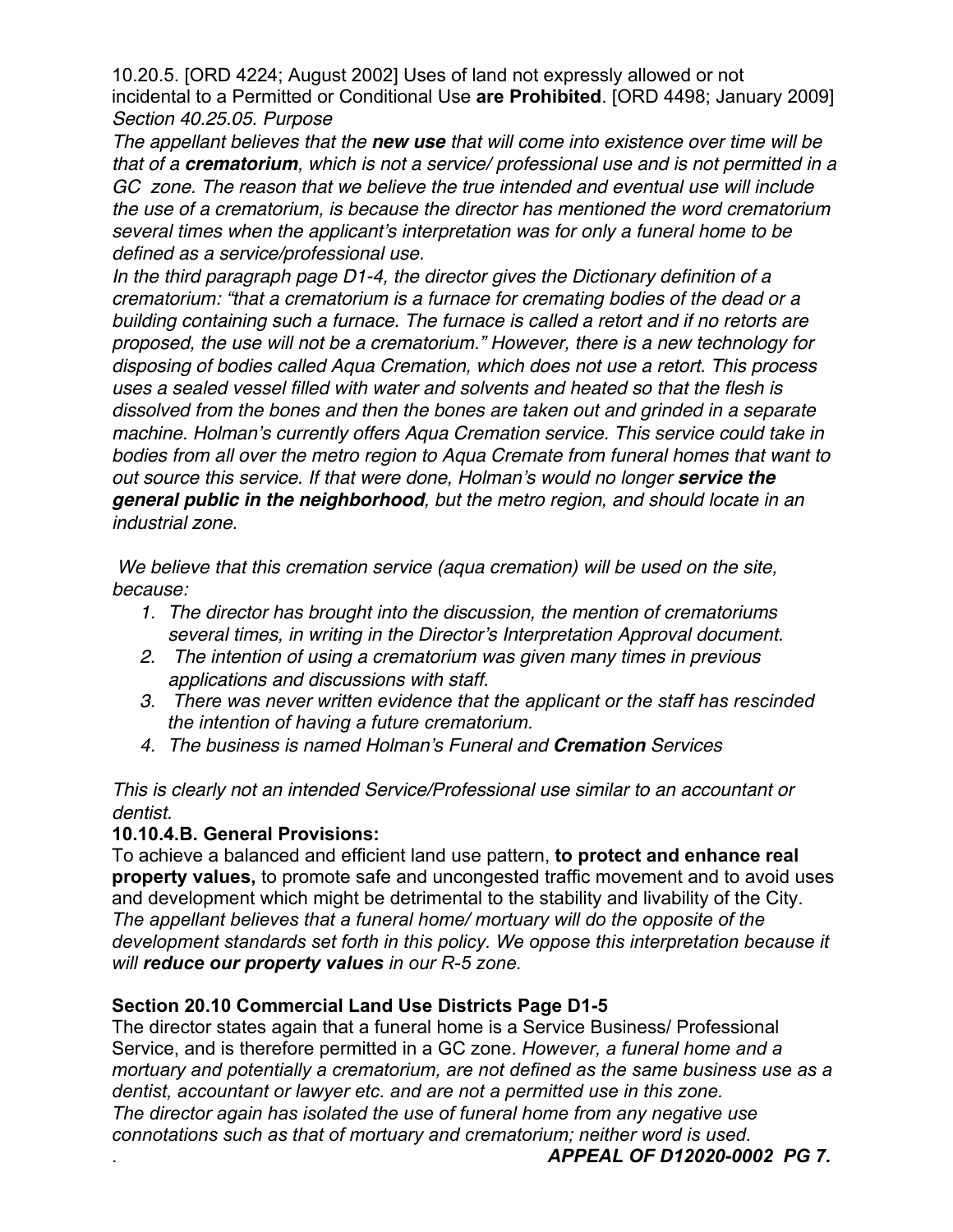*In the fourth paragraph, the director states that the funeral home, Service Business/ Professional Services uses will be open seven days a week, twenty four hours a day.*

*A typical Service Business/ Professional Services business like an accountant or dentist might be open on occasion after normal business hours and during the weekend, but the majority of Service Business/ Professional Services businesses are closed for the weekend. The hours of operation of a business affect the livability of a neighborhood and are closely aligned with the intention of the code. That is why a conditional use permit is required to stay open after normal business hours. But the fact that they will always be open, makes this funeral home use substantially different from a normal Service Business/ Professional Services use. For that reason this funeral home is not permitted in a GC zone, especially because it borders an R-5 zone. Neighbors will see and hear everything across the property line.*

### **Section 60.50.25 Uses requiring Special Regulation**

This section states that a cemetery, crematory, mausoleum or columbarium shall be located to have a principal access to site by way of a street with a Collector or higher designation.

*SW 87th Street is a Neighborhood Route not a collector or higher designation. This site and its zoning of General Commercial fits in with the Code intention of a Neighborhood Route accessing a neighborhood business use. This GC zone that directly borders an R-5 neighborhood zone, was intended for* 

*neighborhood uses. A funeral home/mortuary with a potential crematorium, does not fit into the intended code neighborhood use.*

The director states in Pg. D1-6 last paragraph, that the proposed funeral home use does not meet the definitions of cemetery, crematory, mausoleum or columbarium. *Why does the director keep bringing up the term crematorium when it was nowhere in the Interpretation Application? Again, this funeral home will have a mortuary which is an accessory use to a cemetery. However, the word mortuary is not in DEFININTIONS CHAPTER 90.* 

*There are two ways a mortuary will not be allowed:*

1. 10.20.4. [ORD 4224; August 2002] Proposals for uses where the code is silent or where the rules of the Code do not provide a basis for concluding that the use is allowed **are prohibited.** 

*2. Or as an accessory use to a cemetery, which is not an allowed use in a GC zone.*

In DEFINITIONS CHAPTER 90, a cemetery has accessory uses. "A cemetery may include **crematory and mortuary** within its boundaries." In Chapter 20 Land Use Table Civic 20: a cemetery *and its accessory uses* are not allowed in a GC zone.

*The director never uses the word mortuary to describe the business use. But a mortuary is a necessary and accessory use to a funeral home as a place of refrigerated storage when the "funeral home" receives dead bodies. A crematorium was requested in all of the previous applications and was only changed when the staff advised the applicant to define their business as a funeral home and not a funeral home with a mortuary and crematorium. Only a funeral home without a mortuary or a crematorium will fall under the definition of a professional service use.**APPEAL OF D12020-0002 PG 8.*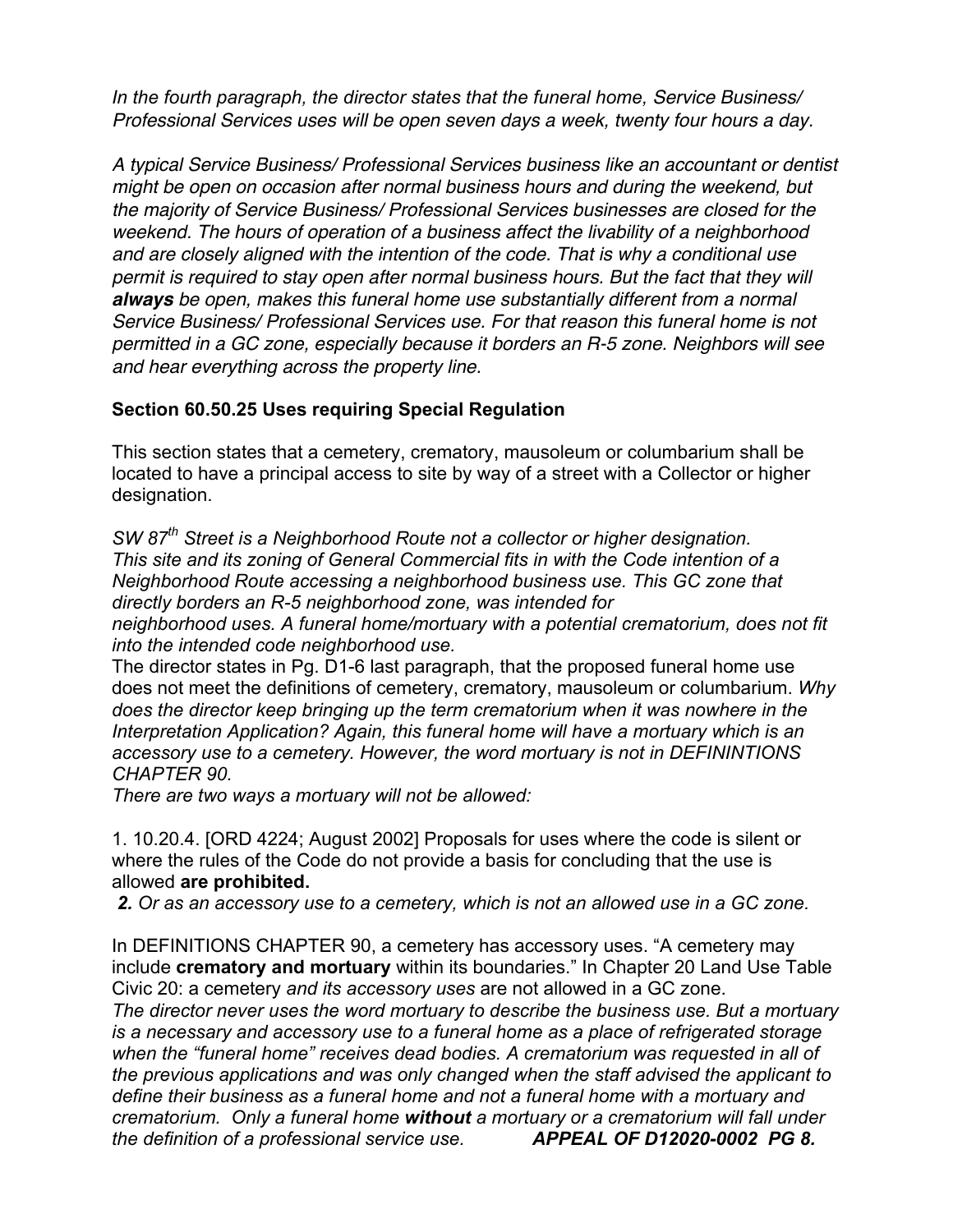### **4. When interpreting that a use not identified in the Development Code is a Permitted, Conditional, or Prohibited Use, that use must be substantially similar to a use currently identified in the subject zoning district or elsewhere in the code.**

# **In FINDING:**

The director again states that the proposed funeral home use is a Service Business/ Professional Services use. The director states the business is open seven days a week from 9:00 am to 5:00 pm. *Yet the director does not mention being open after normal business hours to receive dead bodies. A Service Business/ Professional Services use might on occasion be open after normal business hours and during the weekend, but a funeral home that receives dead bodies is always open after normal business hours and seven days a week, making it substantially different from a typical Service Business/ professional Services Use. The director again does not use the word mortuary, which will be used to store the dead bodies received during the night, in refrigeration, and which is not allowed in a GC/R-2 zone.*

# **Section 10.50 Authorization for Similar Uses:**

The Director may authorize that a use, not specifically named in the allowed uses, be permitted if the use is of the same general type and is similar to the allowed uses; provided, however, that the Director may not permit a use **already allowed in any other zoning district of this Code.** The director states that the funeral home use is not an allowed use in any other zoning district of this code.

*There are funeral homes in Beaverton that are in other zoning districts.*

*The following is a list of six funeral homes in other zones than General Commercial. There are no funeral homes, mortuaries and/or crematories in any GC zone in Beaverton. The following is a list of funeral homes in Beaverton. Six businesses are enough to show a zoning pattern.*

*1. Westside Cremation and Burial Services. 12725 SW Milliken Way. Regional Center Zone (RC-BC)*

*2. Tualatin Valley Funeral Alternatives. 12270 SW 1st St. Regional Center Zone (RC-BC)*

*3. Pegg, Paxson and Springer Funeral Home. 4675 SW Watson Ave. Regional Center Zone (RC-BC)*

*4.Threadgill Memorial Services. 4815 SW Jamieson Rd. They do not have a mortuary or provide cremations on site. Urban High Density Zone (R-1)*

*5. Smart Cremation Beaverton. 8249 SW Cirrus Dr. They ONLY provide cremations. Office Industrial/ Washington Square (OL-WS)*

*6. Springer and Sons 4150 SW 185th Ave. Outside of Beaverton zones. Unincorporated Washington County.*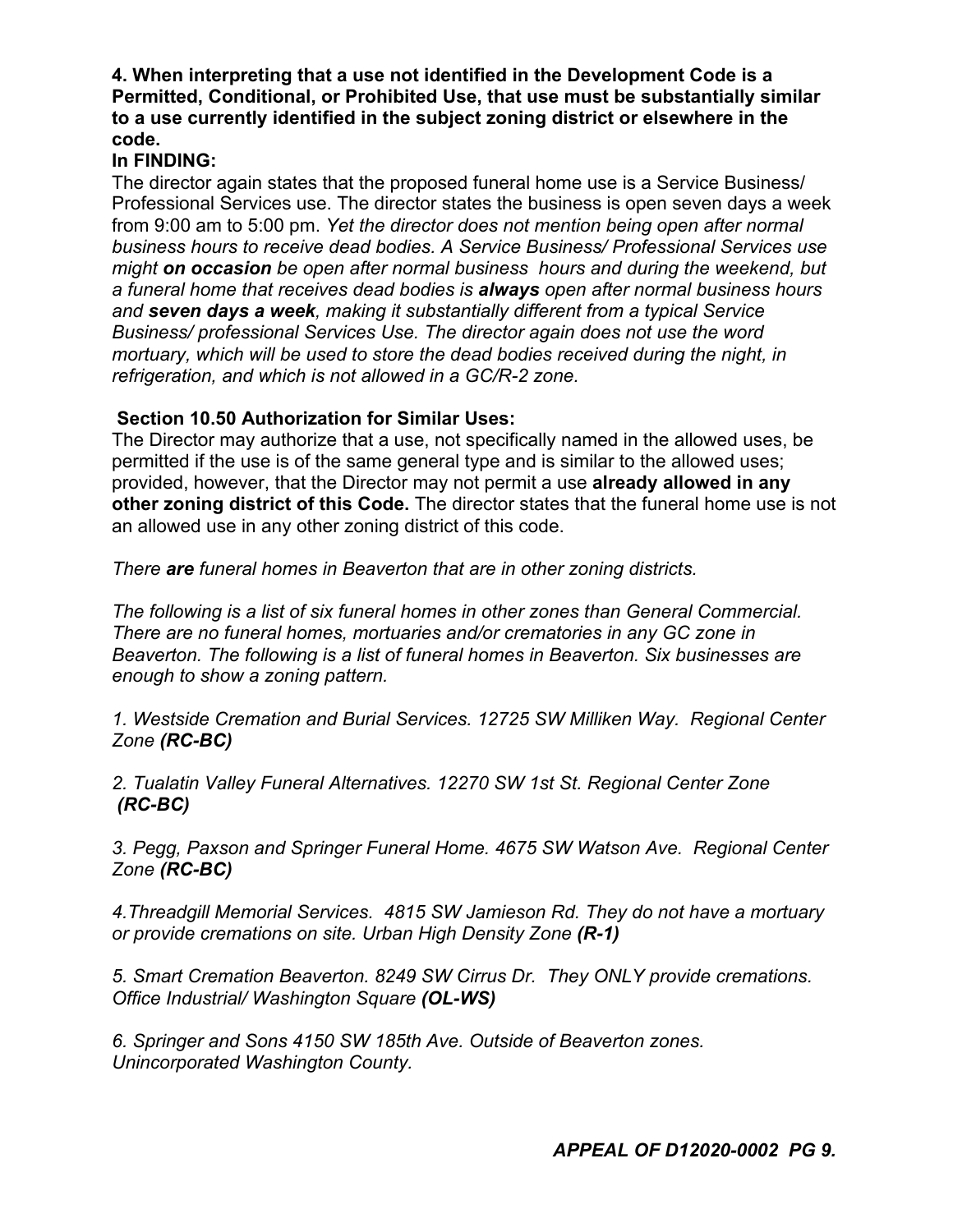*Because there are so many funeral homes in zones other than the GC zone, the director may not permit a use already allowed in any other zoning districts of this Code.*

# **Section 60.50.25 Uses Requiring Special Regulation page D1-6**

The director states that a cemetery, crematory, mausoleum or columbarium shall be located to have a principal access to site by way of a street with a collector or higher designation.

*In CHAPTER 90, DEFINITIONS: a cemetery is defined as:*

[ORD 4102; May 2000] A place in which the deceased are entombed. A cemetery may include **crematoria and mortuaries** within its boundary. This use includes, but is not limited to: Cemeteries, mausoleums, columbaria, or other similar uses.

*Mortuary and crematories are accessory uses to cemeteries. Therefore they require an access to site by way of a street with a Collector or higher designation as established by the Comprehensive Plan. SW 87th street is a Neighborhood Route, not a collector or higher designation, so this site is not consistent with the City's Comprehensive Plan or Development Code.*

#### **4.When interpreting that a use not identified in the Development Code is Permitted, Conditional, or Prohibited Use, that use must be substantially similar to a use currently in the subject zoning district or elsewhere in the development Code. Page D1-7**

The director again describes this proposed funeral home as a Service/Professional use and describes the daily business as operating from 9:00 am to 5:00 pm.

*The hours of operation stated above are falsely represented, because this business will be always open twenty four hours a day, seven days a week. This use is substantially different from other service/professional businesses, which are mostly closed on weekends and nights*

*This proposed funeral home provides on site embalming and a mortuary to store dead bodies that it receives. This use is substantially different from other service/ professional businesses and cannot be interpreted as such.*

*In the second paragraph, the director states that "* The funeral home use is not an allowed use in any other zoning district of this Code" *So does that mean it is ONLY allowed in a GC zone? This is also false because as shown on there is a list of many funeral homes in Beaverton which are in many different zones. In fact there are NO funeral homes in any GC zones.*